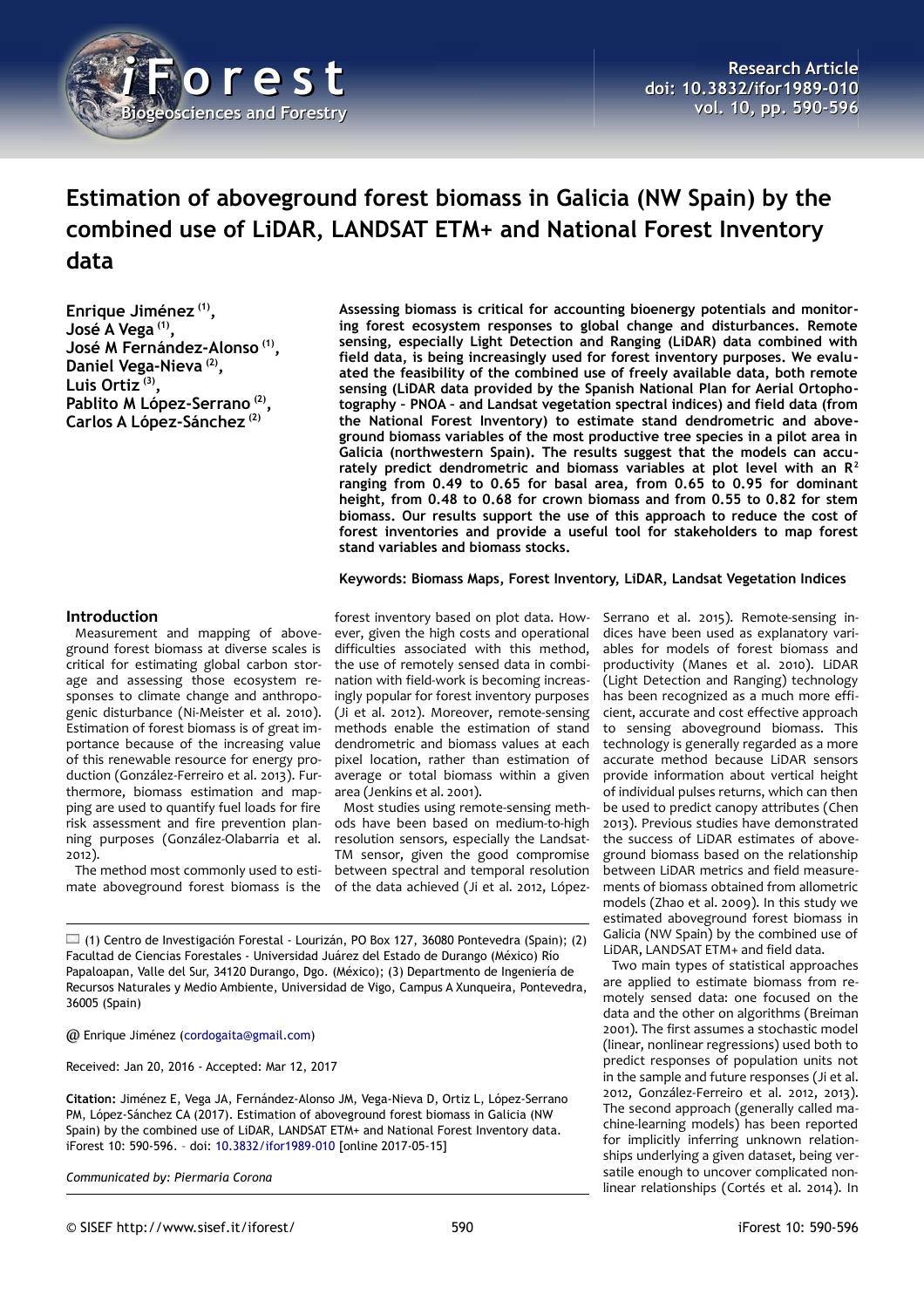

<span id="page-1-0"></span>**Fig. 1** - Location of the study area and National Forest Map polygons dominated by *Pinus pinaster, Pinus radiata* and *Eucalyptus* spp.

the present study the first approach was chosen.

Forest inventories based on remotelysensed data can be carried out at two different spatial scales: the individual tree level (associated with spatially dense Li-DAR data,  $> 5$  points m<sup>2</sup> - Kaartinen et al. 2012) and the area-based, which can also be used with low density LiDAR data (Zhao et al. 2009, González-Ferreiro et al. 2012, González-Ferreiro et al. 2013). In this study, we focused on area-based forest inventories, as we used low density LiDAR data provided by the Spanish National Plan for Aerial Ortophotography (PNOA) for the Spanish territory (0.5 pulse  $m^2$ ), being higher point densities required for the estimation at individual tree level (Shendryk et al. 2014). The use of LiDAR for aboveground biomass estimations is still considered a challenging task, especially when using low density scanning systems, due to its lower accuracy in comprehensively reflecting the canopy structure (Lin et al. 2010). However, low density LiDAR has been shown to be quite effective for predicting biomass and other variables in temperate forests (Naesset et al. 2011, Nord-Larsen & Schumacher 2012, McRoberts et al. 2013).

For large areas covered by different types of vegetation, models based on remote sensing data are usually developed for each vegetation type, as this kind of models is greatly influenced by species and stand structure (Naesset et al. 2011, Nord-Larsen & Schumacher 2012, Lafiti et al. 2015). Implementation of models for mapping stand dendrometric and biomass variables requires an accurate classification of the area (Naesset et al. 2011, Nord-Larsen & Schumacher 2012, Lafiti et al. 2015).

Galicia has one of the greatest potential forest production rates in Europe, varying from 6 to 12  $m<sup>3</sup>$  ha<sup>-1</sup> year<sup>-1</sup> depending on the particular species (Chas-Amil 2007) and producing 45% of Spain's timber and 4.5% of Europe's. The most productive and fastgrowing tree species in Galicia are *Eucalyptus* spp. (*Eucalytus globulus* Labill. and *Eucalyptus nitens* Deane et Maiden), *Pinus pinaster* Ait. and *Pinus radiata* D. Don, all of which are grown in extensive commercial forest plantations to produce panelboard, sawlog and pulpwood (Merino et al. 2005). Stands dominated by these tree species account for  $133,224,356$  m<sup>3</sup> of standing timber (69.1% of the total tree standing timber volume) in Galicia, and cover an area of 896,342 ha (62.9% of the total tree-covered

<span id="page-1-1"></span>**Tab.** 1 - Mean ( $\pm$  standard error) tree density, basal area (G), dominant height (H<sub>0</sub>), crown biomass ( $W_{cr}$ ), stem biomass ( $W_{st}$ ) per sample plot of the National Forest Inventory within the study area for each species.

| Main<br>species         | Density<br>(trees $ha^{-1}$ ) | G<br>$(m^2 \text{ ha}^{-1})$ | H <sub>o</sub><br>(m) | $W_{cr}$<br>$(Mg \text{ ha}^{-1})$                          | $W_{st}$<br>$(Mg ha-1)$                                      |
|-------------------------|-------------------------------|------------------------------|-----------------------|-------------------------------------------------------------|--------------------------------------------------------------|
| Eucalyptus spp. (n=109) | $783 \pm 48$                  |                              |                       |                                                             | $17.0 \pm 1.4$ $25.5 \pm 1.1$ $17.1 \pm 1.6$ $89.9 \pm 10.0$ |
| Pinus pinaster (n=159)  | $579 + 39$                    |                              |                       | $17.3 \pm 1.1$ $20.6 \pm 0.6$ $19.6 \pm 1.2$ $58.4 \pm 4.1$ |                                                              |
| Pinus radiata (n=142)   | $646 \pm 36$                  |                              |                       | $19.9 \pm 1.1$ 20.4 $\pm$ 0.6 20.0 $\pm$ 1.1 70.8 $\pm$ 4.8 |                                                              |

area) in the region (MARM 2011).

The objective of this study was to evaluate the feasibility of the combined use of freely available remote sensing (low density LiDAR and Landsat) and National Forest Inventory data combined with the National Forest Map (based on PNOA aerial ortophoto, with a scale of 1:25,000 and minimum mapping unit of 1 ha) to estimate stand dendrometric and aboveground biomass variables of the most productive tree species in a pilot area in Galicia. This is the first study using this freely available information for these tree species in the NW Spain. The results may also be applicable to similar areas covered by similar sensors.

## **Material and methods**

The study was conducted in the municipality of Palas de Rei (Lugo), in northwestern Spain (42° 52' 23" N;  $07^{\circ}$  52' 08" W – [Fig.](#page-1-0) [1\)](#page-1-0). The study area consisted of a 60  $\times$  60 km square, centered in Palas de Rei encompassing parts of the provinces of Lugo, Pontevedra and A Coruña. The mean elevation of the area is 525 m (range 147-1179 m) and the mean slope is 11.3%. The climate is Mediterranean, with a continental influence. The average precipitation is 1188 mm year<sup>1</sup>, and the mean annual temperature is 12.3 °C, with maximum temperatures in August (19.0 °C) and minimum temperatures in January (6.8 °C). Forests (more than 20% of tree cover) occupy 150,396.6 ha of the total surface area. The main tree species in the area are *Pinus pinaster* (covering 27.8% of the total forest area), *Pinus radiata* (22.7%), *Quercus robur* (30.7%) and *Eucalyptu*s spp. (mainly *E. nitens* and *E. globulus* – 13.8%).

## *Field data*

The Fourth Spanish National Forest Inventory (SNFI-4) plots were used as the source of field data for this study. Plots within the study area dominated by the three selected tree species, with tree cover > 20% and presence of trees with diameter at breast height (dbh) > 7.5 cm, were selected for the study (MARM 2011). The plots were established at the intersections of a 1 × 1 km grid, totaling 873 plots over the whole study area. In 749 of these, tree cover was > 20%, with presence of trees with dbh > 7.5 cm. In total, 159 plots were dominated by *Pinus pinaster*, 142 by *Pinus radiata* and 109 by *Eucalyptus* spp. The measurements were carried out during 2008 and 2009 [\(Tab. 1\)](#page-1-1).

Sample plots consisted of four concentric circles of radii 5, 10, 15 and 25 m, in which dbh and total height were measured in all trees of dbh > 7.5, 12.5, 22.5 and 42.5 cm, respectively. Diameter at breast height was measured to the nearest 0.1 cm with a graduated caliper, and tree height was measured to the nearest 0.1 m with a hypsometer. The number of stems per hectare, basal area and dominant height (mean height of the 100 thickest trees per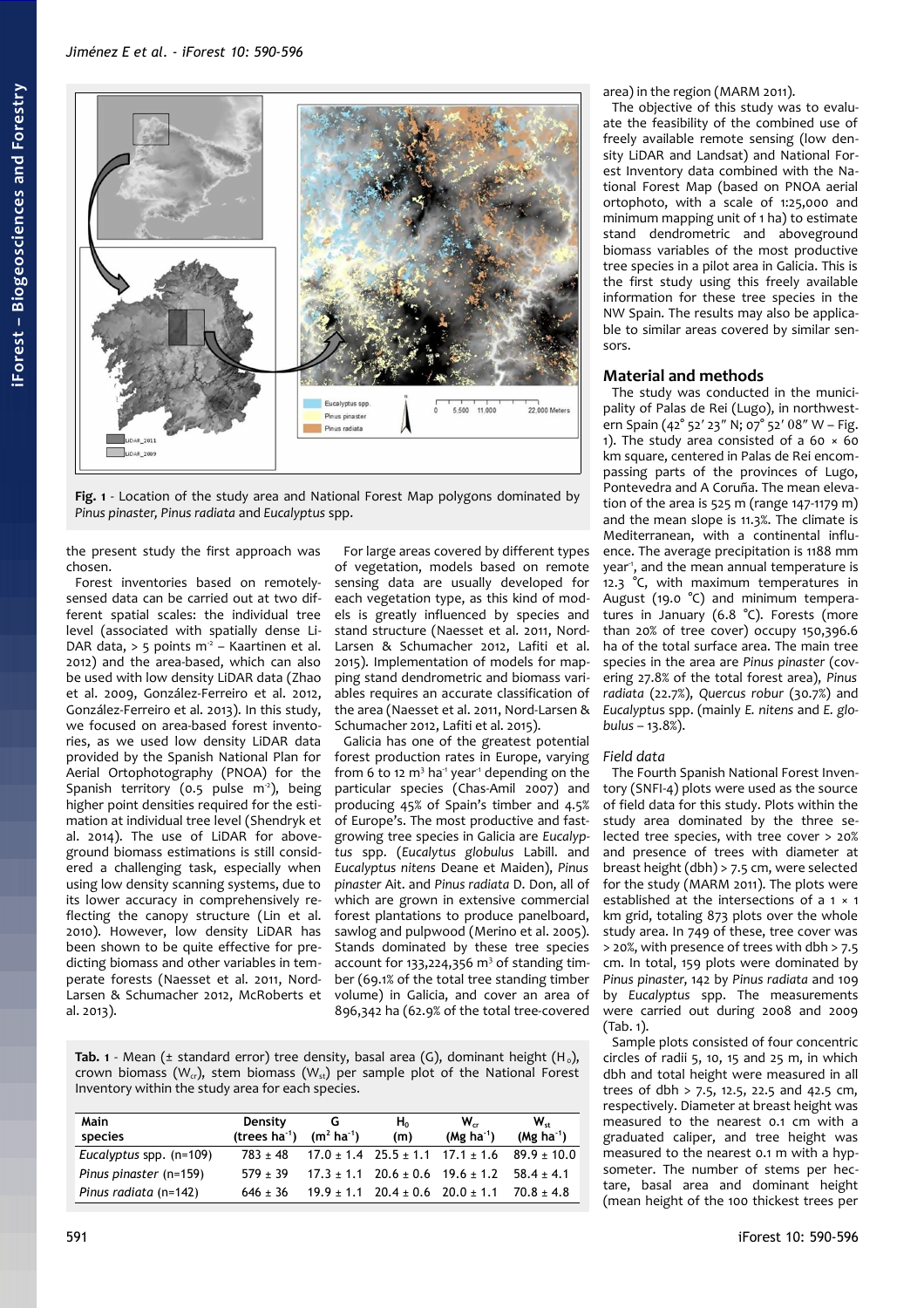hectare) were calculated from the tree variable measurements by the use of expansion factors. These factors express the number of trees per hectare that each measured tree represents in the inventory in relation to the subplot radius.

Aboveground biomass per plot was estimated by applying existing allometric models for each measured tree within the plot. Specific allometric models were used for each species, and models constructed for the same ecoregion (NW Spain) were selected. The explanatory variables included in the models were tree variables measured in the National Forest Inventory (dbh and tree height). The allometric models by the following authors were used for the different species: Jiménez et al. (2013) and Gómez-Vázquez et al. (2013), for *Pinus pinaster;* Balboa-Murias et al. (2006), for *Pinus radiata;* Brañas et al. (2000) for *Eucalyptus globulus;* and Pérez-Cruzado & Rodríguez-Soalleiro (2011) for *Eucalyptus nitens*. For other tree species inside the plots, we used the model by Balboa-Murias (2005) for *Quercus robur* and those reported by Montero et al. (2005) for other species. After applying the models, we estimated the biomass values for following components in each tree measured: leaves, stem, fine branches (diameter < 2 cm) and coarse branches (diameter  $\geq$  2 cm). To obtain the aboveground biomass at plot level, we used the above-mentioned expansion factor. Aboveground biomass at plot level was subdivided in two components: crown biomass (leaves and branches) and stem biomass [\(Tab. 1\)](#page-1-1).

The National Forest Map, associated with the National Forest Inventory was obtained from the PNOA aerial ortophoto (scale 1:25,000, minimum mapping unit of 1 ha) and used to classify vegetation types and spatially define the polygons dominated by each of the species under study [\(Fig. 1\)](#page-1-0).

### *LiDAR data*

The LiDAR data were provided by the PNOA. The study area was surveyed at two different times: once in 2009 (province of Lugo) and then in 2011 (provinces of Pontevedra and A Coruña). Data were delivered in 2 × 2 km tiles of points in LAS binary files. The resulting LiDAR point density for the study area was 0.5 pulse  $m<sup>2</sup>$ , with a vertical accuracy greater than 0.2 m. A total of 961 LAS files were required in order to cover the study area.

The LiDAR data were processed using the

software FUSION LDV 3.50 (McGaughey 2009). After eliminating the noise from the point cloud, the Digital Elevation Model (DEM) of the study area was obtained. This was done by first filtering the ground returns (using the "GroundFilter" tool) by implementing a filtering algorithm, adapted from Kraus & Pfeiffer (1998). The DEM (1 m spatial resolution) was then generated using these returns through the "GridSurfaceCreate" command and used to normalize the heights of the point cloud. The LiDAR height and intensity statistics for each sample plot were obtained using the "ClipData" and "CloudMetrics" commands and the plot boundaries (25 m radius). A predefined threshold of 2 m above the ground was applied in order to exclude returns not corresponding to crowns (*e.g.*, understory, rocks, shrubs).

## *Landsat ETM+ data*

We obtained a cloud-free Landsat ETM+ scene corresponding to a date close to the National Forest Inventory and LiDAR survey (1 June 2009). Digital numbers were converted to radiometric values by using the specific gain and offset of the sensor. Reflectance was obtained using the method of NASA (2011). The images (SLC-off) were fused using the method described by Scaramuzza et al. (2004). Reflectance values were used to obtain several vegetation indices [\(Tab. 2\)](#page-2-0) for each plot sampled.

#### *Regression models*

Linear, power function and exponential models were used to estimate how plot values (stand variables: basal area and dominant height; aboveground biomass: crown and stem biomass) were related to LiDAR variables (height and intensity metrics) and Landsat vegetation indices. Models were obtained for each dominant species (*Pinus pinaster, Pinus radiata* and *Eucalyptus* spp.) and for each LiDAR survey area (2009 and 2011). Separate models were constructed for different species because they have different structural characteristics (*e.g.,* tree architecture, canopy stratification, canopy density, etc.) that generate differences in the models (Chen 2013, Cortés et al. 2014), and because the accuracy of prediction depends on the type of forest (Chen 2013). The LiDAR surveys were separated because the quality of laser-derived data depends on flight height, scan angle, point density and footprint size, among other factors. In the case of *Eucalyptus* spp., we only used the LiDAR\_2011, as only

a few of the National Forest Inventory plots dominated by this species were surveyed in 2009. The model expressions are as follows (eqn. 1, eqn. 2, eqn. 3):

Linear: 
$$
Y = \alpha + \sum_{i=1}^{m} \beta_i X_i + \varepsilon
$$
  
Power:  $Y = \alpha + \prod_{i=1}^{m} X_i^{\beta i} + \varepsilon$   
Exponential:  $Y = \exp(\alpha + \sum_{i=1}^{m} \beta_i X_i) + \varepsilon$ 

where *Y* represents the field values (stand dendrometric and aboveground biomass variables), X<sub>i</sub> represents a set of *m* independent variables (height and intensity LiDAR variables and Landsat vegetation indices),  $\alpha$  and  $\beta$ <sub>i</sub> (*i* = 1, ..., *m*) are parameters to be estimated, and *ε* is the error term.

Linear models were fitted by stepwise regression. Power and exponential models were fitted by nonlinear regression after prior linearization (taking natural logarithms) to select (by linear regression) the most significant subset of independent variables to include in the model. To correct for bias in log-transformed allometric equations, we adopted a correction factor (Sprugel 1983). Heterocedasticity and multicollinearity among explanatory variables were checked. The presence of multicollinearity among variables was evaluated by the condition number (Belsley 1991), selecting the models with condition number smaller than 10 (collinearity is not a major problem). For each dominant tree species and LiDAR survey, the selected model included the combination of independent variables with the largest coefficient of determination (*R* 2 , defined as the square correlation coefficient between the measured and estimated values), the smallest values of the Akaike's information criterion (AIC – Burnham & Anderson 1998) and the root mean squared error of the estimate (RMSE).

Raster files were obtained for each explanatory variable (for LiDAR variables through the "CSV2Grid" FUSION command) with a spatial resolution similar to the Landsat image (30 m). The constructed models were used for spatial extrapolation of stand dendrometric and aboveground biomass variables to the study area, and the Spanish Forest Map was used to identify polygons dominated by the species considered. To avoid the inclusion of bias in the spatial extrapolation using model predictions, model-assisted estimators were

<span id="page-2-0"></span>**Tab. 2** - Landsat vegetation spectral indices employed in the study. ( $ρ_{NIR}$ ): Near infrared; ( $ρ_R$ ): Red; ( $ρ_B$ ): Blue.

| Index                                         | <b>Equation</b>                                                                              | Reference            |
|-----------------------------------------------|----------------------------------------------------------------------------------------------|----------------------|
| Simple Ratio (SR)                             | $SR = \rho_{NIR} / \rho_R$                                                                   | Jordan (1969)        |
| Normalized Difference Vegetation Index (NDVI) | $NDVI = (\rho_{NIR} - \rho_R)/(\rho_{NIR} + \rho_R)$                                         | Rouse et al. (1973)  |
| Soil-Adjusted Vegetation Index (SAVI)         | $SAVI = (1+0.5) \cdot (\rho_{NIR} - \rho_R) / (\rho_{NIR} + \rho_R + 0.5)$                   | Huete (1988)         |
| Normalized Ratio Vegetation Index (NRVI)      | $NRVI = (\rho_R/\rho_{NIR} - 1)/(\rho_R/\rho_{NIR} + 1)$                                     | Baret & Guyot (1991) |
| Enhanced Vegetation Index (EVI)               | $EVI = 2.5 \cdot (\rho_{NIR} - \rho_R)/(\rho_{NIR} + 6 \cdot \rho_R + 7.5 \cdot \rho_B + 1)$ | Liu & Huete (1995)   |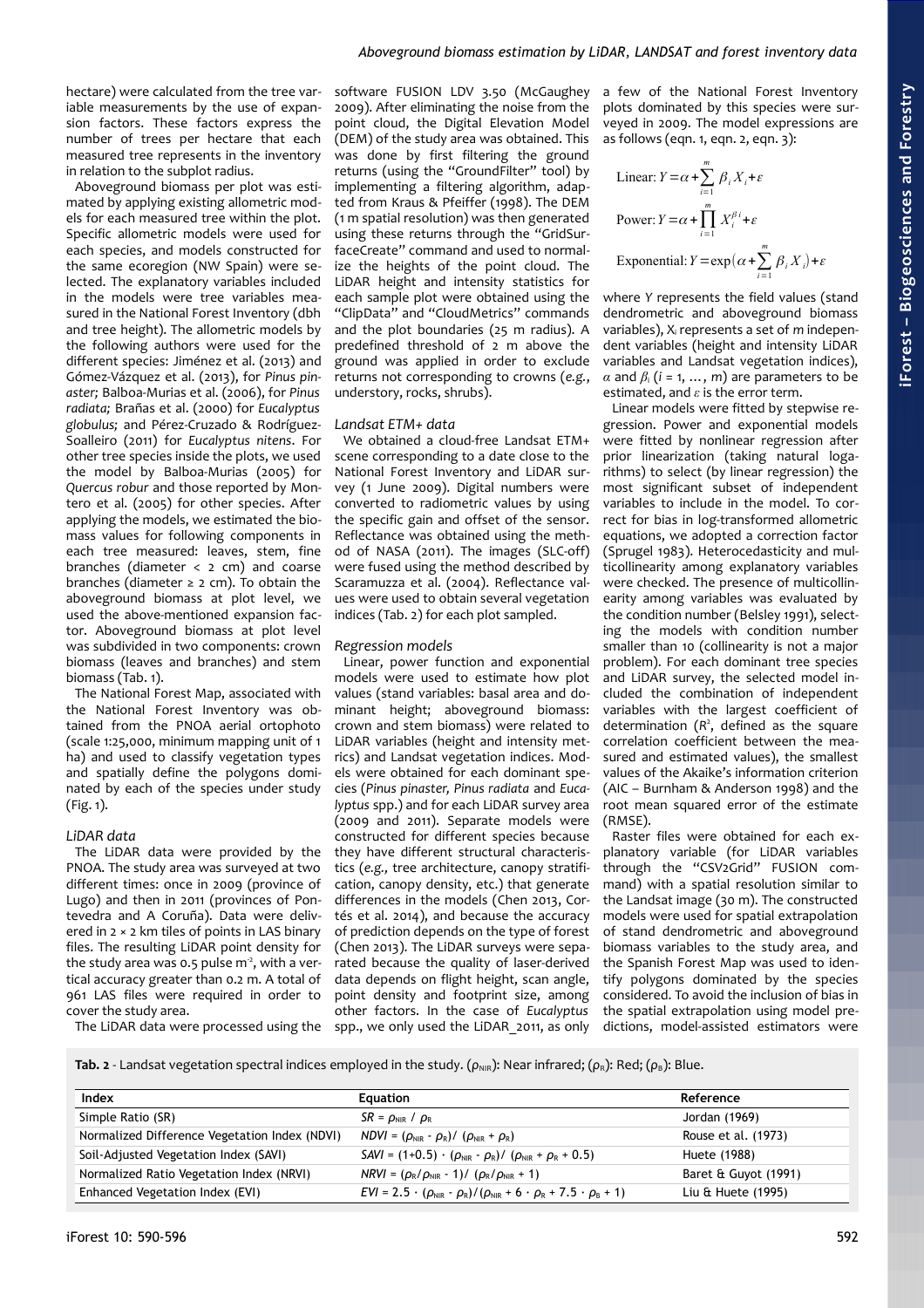<span id="page-3-1"></span>**Tab. 3** - Results of basal area (G), dominant height (H<sub>0</sub>), crown biomass (W<sub>G</sub>), stem biomass (W<sub>st</sub>) modelling. (RMSE): root of mean squared error; (AIC): Akaike's information criterion; (LIN): linear models; (EXP): exponential models; (Elmax): Maximum height; (1<sup>st</sup> Ret above 2): Number of first return above 2 m; (IntL3): L3 moments of intensity; (Int L4): L4 moments of intensity; (Elp90): Height 90<sup>th</sup> pertencile value; (Elp95): Height 95<sup>th</sup> pertencile value; (Elskewness): Height skewness; (Perc Ret above mode): Percentage of all returns above the mode height; (Ret above mean): number of returns above the mean value; (Ret above 2): number of returns above 2 m; (Elp10): height 10<sup>th</sup> percentile value; (ElCURTmenaCUBE): Cubic mean; (Ret2): Number of second returns: (IntLskewness): Moment ratio of intensity skewness; (ElCV): Coefficient of variation of height; (Ret3): Number of third returns; (Elp30): height 30<sup>th</sup> pertencile value; (Elp40): Height 40<sup>th</sup> pertencile value; (Intmode): Intensity mode; (Elp75): Height 75<sup>th</sup> pertencile value; (Elp01): height 1st pertencile value; (Int01): Intensity 1st pertencile value; (SR): Landsat Simple Ratio; (SAVI): Landsat SAVI Index; (ElL4): Moment L4 of height.

| Main species                         | Variable                        | Model                                             | $R^2$ | <b>RMSE</b> | AIC. |
|--------------------------------------|---------------------------------|---------------------------------------------------|-------|-------------|------|
| Eucalyptus spp.                      | G $(m^2 \text{ ha}^1)$          | EXP (Elmax - $1^{st}$ Ret above 2 - IntL3)        | 0.49  | 8.7         | 334  |
| LiDAR_2011 (n=85)                    | $H_0(m)$                        | $EXP$ (Elmax - IntL4)                             | 0.65  | 5.9         | 273  |
|                                      | $W_{cr}$ (Mg ha <sup>-1</sup> ) | EXP (Elmax)                                       | 0.48  | 10.2        | 1390 |
|                                      | $W_{st}$ (Mg ha <sup>-1</sup> ) | LIN (Elmax - Elp90 - Elp95 - Elskewness)          | 0.55  | 58.0        | 1657 |
| Pinus pinaster                       | G $(m^2 \text{ ha}^1)$          | LIN (Elp95 - 1st Ret above 2)                     | 0.62  | 9.2         | 168  |
| LiDAR_2009 (n=54)                    | $H_0(m)$                        | LIN (Elp95 - Perc Ret above mode - Elp90)         | 0.95  | 1.3         | 27   |
|                                      | $W_{cr}$ (Mg ha <sup>-1</sup> ) | LIN (Elp95 - Ret above mean)                      | 0.59  | 10.8        | 677  |
|                                      | $W_{st}$ (Mg ha <sup>-1</sup> ) | EXP (Elp95 - Ret above $2 - E(p10)$ )             | 0.65  | 33.7        | 761  |
| Pinus pinaster<br>LiDAR_2011 (n=105) | G $(m^2 \text{ ha}^{-1})$       | EXP (EICURTmeanCUBE - Ret2 - IntLskewness - EICV) | 0.61  | 7.2         | 406  |
|                                      | $H_0(m)$                        | LIN (Elmax - Elskewness)                          | 0.73  | 3.9         | 283  |
|                                      | $W_{cr}$ (Mg ha <sup>-1</sup> ) | EXP (Elmax - Ret3 - IntLskewness - Elp30 - IntL4) | 0.58  | 8.4         | 1822 |
|                                      | $W_{st}$ (Mg ha <sup>-1</sup> ) | EXP (Elmax - Ret2 - IntLskewness - Elp40)         | 0.60  | 27.4        | 2056 |
| Pinus radiata                        | G $(m^2 \text{ ha}^{-1})$       | LIN (EICURTmeanCUBE - Intmode - Elp75)            | 0.61  | 7.6         | 322  |
| LiDAR_2009 (n=82)                    | $H_0(m)$                        | LIN (Elmax - Elp01 - Elp99 - Ret above 2)         | 0.86  | 2.4         | 147  |
|                                      | $W_{cr}$ (Mg ha <sup>-1</sup> ) | LIN (EICURTmeanCUBE - Intmode - Elp75 - Intp01)   | 0.64  | 7.6         | 1388 |
|                                      | $W_{st}$ (Mg ha <sup>-1</sup> ) | LIN (Elp99 - ElCURTmeanCUBE)                      | 0.62  | 34.2        | 1616 |
| Pinus radiata                        | G $(m^2 \text{ ha}^1)$          | LIN (ElCURTmeanCUBE - SR)                         | 0.65  | 5.5         | 158  |
| LiDAR 2011 (n=60)                    | $H_0(m)$                        | EXP (Elmax - SR)                                  | 0.68  | 3.7         | 123  |
|                                      | $W_{cr}$ (Mg ha <sup>-1</sup> ) | LIN (ElCURTmeanCUBE - SR)                         | 0.68  | 5.2         | 761  |
|                                      | $W_{st}$ (Mg ha <sup>-1</sup> ) | EXP (Elmax - SR - SAVI - ElL4)                    | 0.82  | 17.0        | 869  |

employed to include a correction for estimated bias (McRoberts et al. 2013). This estimate is adjusted for deviations between the model predictions and the observed values in the sample (eqn. 4):

*MA mean* = 
$$
\frac{1}{N} \sum_{i=1}^{N} \hat{y}_i - \frac{1}{n} \sum_{i=1}^{n} (\hat{y}_i - y_i)
$$

where *MA mean* is the model-assisted regression estimator of means, *N* is the population size,  $\hat{y}_i$  is obtained from the models using the model parameters estimates and *ε* = 0. The first term in the equation is the mean of the model predictions (*ŷ*i) for all population units, and the second term is an estimate of bias calculated over the sample units and compensates for systematic model prediction errors.

## **Results**

The models obtained for each dominant species and LiDAR survey, the goodness-offit-statistics for the most significant model constructed and the stand dendrometric and aboveground biomass variables are shown in [Tab. 3.](#page-3-1) Linear and exponential models were selected on the basis of their performance. *Eucalyptus* spp. stands produced the least quality of fit in terms of  $R^2$ , with models providing values of 49% for basal area, 65% for dominant height, 48% for crown biomass and 55% for stem biomass. By contrast, *Pinus radiata* stands (LiDAR\_2011 data) produced the greatest quality of fit for basal area (65%), crown biomass (68%) and stem biomass (82%) [\(Fig. 2\)](#page-4-0). The greatest quality of fit for dominant height was obtained for *Pinus pinaster* (LiDAR\_2009 data), with a value of 95%.

Independent variables related to the height distribution metrics were included in all models [\(Tab. 3\)](#page-3-1). Intensity metrics appeared as explanatory variables in *Eucalyptus* spp. (basal area and dominant

<span id="page-3-0"></span>**Tab. 4** - Estimates mean values ( $\pm$  standard error) of basal area ( $\hat{G}$ ) and dominant height ( $\hat{H}_0$ ), crown biomass ( $\hat{W}_{cr}$ ) and stem biomass ( $\hat{W}_{st}$ ) for each species for the whole study area.

| Main species    | $(m^2 \, ha^{-1})$ | H <sub>o</sub><br>(m) | $\hat{W}_{cr}$<br>$(Mg \; ha^{-1})$ | $\hat{\mathsf{W}}_{\scriptscriptstyle{\text{ct}}}$<br>$(Mg ha-1)$ |
|-----------------|--------------------|-----------------------|-------------------------------------|-------------------------------------------------------------------|
| Eucalyptus spp. | $12.8 \pm 0.8$     | $19.0 \pm 0.7$        | $11.4 \pm 0.8$                      | $32.6 \pm 5.2$                                                    |
| Pinus pinaster  | $13.9 \pm 0.7$     | $14.3 \pm 0.4$        | $11.0 \pm 0.6$                      | $29.5 \pm 2.7$                                                    |
| Pinus radiata   | $13.6 \pm 0.6$     | $14.7 \pm 0.3$        | $14.5 \pm 0.6$                      | $29.9 \pm 2.5$                                                    |

basal area, crown biomass and stem biomass) and *Pinus radiata* (LiDAR\_2009 data: basal area and crown biomass – [Tab. 3\)](#page-3-1). Landsat derived vegetation indices were explanatory variables in *Pinus radiata* (Li-DAR 2011 data), with Simple Ratio (SR) in basal area, dominant height and crown biomass models, and Soil-Adjusted Vegetation Index (SAVI) in the stem biomass model. The inclusion of Landsat resulted in an increase in the  $R<sup>2</sup>$  values (from 0.64 to 0.65 for basal area, from 0.64 to 0.68 for dominant height, from 0.66 to 0.68 for crown biomass and from 0.60 to 0.82 for stem biomass), and reductions in RMSE (from 5.6 to 5.5  $m<sup>2</sup>$  ha<sup>1</sup> for basal area, from 3.9 to 3.7 m for dominant height, from 5.4 to 5.2 Mg ha<sup>1</sup> for crown biomass and from 25.5 to 17.0 Mg ha<sup> $1$ </sup> for stem biomass) and AIC values (from 161 to 158 for basal area, from 126 to 123 for dominant height, from 767 to 761 for crown biomass and from 899 to 869 for stem biomass).

height), *Pinus pinaster* (LiDAR\_2011 data:

[Tab. 4](#page-3-0) displays the model-assisted estimates for each species of the mean values of basal area and dominant height, crown and stem biomass which were obtained by applying the models achieved to the polygons dominated by each analyzed species in the whole study area. The standard errors for estimates of the means were small, ranging from  $0.5$  to  $0.8$  m<sup>2</sup> ha<sup>-1</sup> for basal area, from 0.3 to 0.7 m for dominant height, from 0.6 to 0.8 Mg ha<sup>1</sup> for crown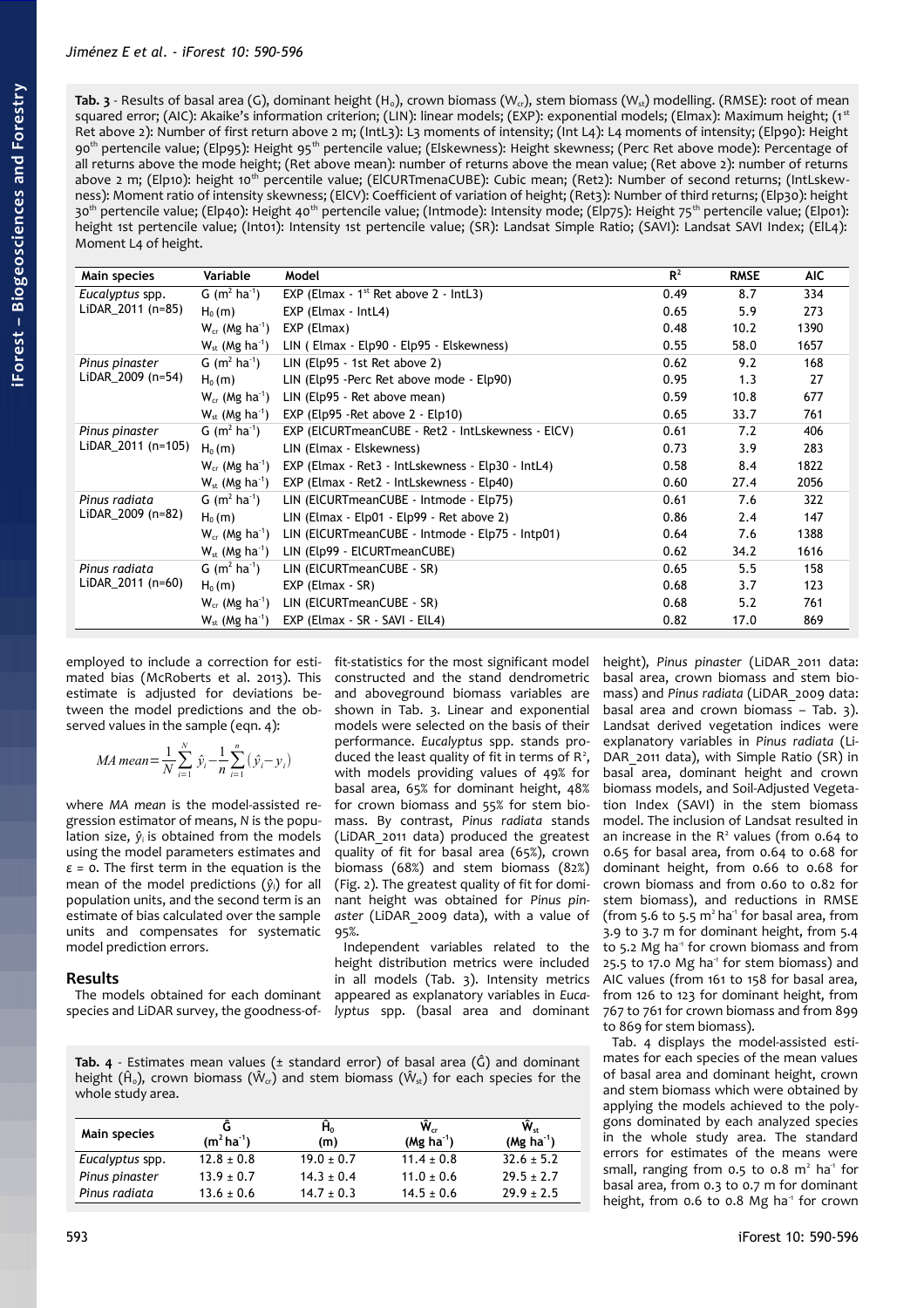

<span id="page-4-0"></span>**iForest – Bio geoscie nces a nd Forestry**

biomass and from 2.5 to 5.2 Mg ha<sup>1</sup> for stem biomass. Bias estimates for the model assisted estimator were also small, from  $-0.08$  to 0.08 m<sup>2</sup> ha<sup>1</sup> for basal area, from -0.01 to 1.40 m for dominant height, from  $-0.01$  to 0.01 Mg ha $<sup>1</sup>$  for crown biomass and</sup> from -0.01 to  $0.03$  Mg ha<sup>-1</sup> for stem biomass.

## **Discussion**

The findings of this study demonstrate that stand dendrometric and biomass variables can be predicted with reasonable precision by using low density LiDAR variables in combination with Landsat data. The importance of linear and exponential models has previously been reported in studies relating LiDAR metrics (combined or not with spectral data) and stand dendrometric and biomass variables (González-Ferreiro et al. 2012, 2013), even for shrub vegetation (Estornell et al. 2012). The R<sup>2</sup> values obtained in the present study were of the same order of magnitude or slightly smaller than those previously reported for the same species (González-Olabarria et al. 2012, González-Ferreiro et al. 2012, 2013), probably as a consequence of the use of lower density LiDAR data, or (in the present study), the use of field data from the National Forest Inventory rather than specifically measured field data.

Previous studies have found that height metrics are closely correlated with stand dendrometric and biomass variables for the same species (González-Ferreiro et al. 2012, 2013) and others (Laurin et al. 2014). However, these studies were carried out with higher density LiDAR data and specifically measured field data. The most frequent height metric variables observed in our models are maximum height, the cubic mean of the height and diverse percentiles of height distribution. This is consistent with previously reported correlations between stand dendrometric and/or biomass variables and maximum height (Lim et al. 2003) and also between the former and height percentiles (González-Ferreiro et al. 2012, 2013, Laurin et al. 2014). The most appropriate height metrics reported in the literature widely differ as a likely consequence of differences in the vegetation structure and data processing procedures used (Chen 2013). The close correlation between aboveground biomass values and maximum height and the higher LiDAR percentiles observed in our study may be a result of the regular structure of the forest plantations surveyed (González-Ferreiro et al. 2013).

Although intensity metrics may not always selected as explanatory variables (González-Ferreiro et al. 2013), some studies on pine stands have also reported that the inclusion of intensity variables may improve the predictive power of the models, or may even be decisive if used in combination with density or height LiDAR values (González-Olabarria et al. 2012, González-Ferreiro et al. 2012).

In this study the least quality of fit observed for *Eucalyptus* spp. compared to *Pinus* species is consistent with previous findings (Cortés et al. 2014) and is explained by the sparser canopies of *Eucalyptus* trees, which result in less accurate digital canopy models.

Although there were not previous studies combining LiDAR and satellite data for

these species in NW Spain, an improvement in model accuracy by combining both types of data has been previously observed in other tree species (Chen et al. 2012, Cortés et al. 2014). Some authors only used optical imagery for the first step in vegetation classification in order to account for the dependence of stand dendrometric and biomass estimation on vegetation types (Chen et al. 2012). In the present study, this classification was implemented by using the Spanish Forest Map based on the analysis of aerial photographs. We used Landsat derived vegetation indices as explanatory variables in combination with LiDAR variables to improve the stand dendrometric and biomass models (Cortés et al. 2014). In the present study Landsat derived vegetation indices contributed to significantly improve the quality of fit of the model to the data for *Pinus radiata* (Li-DAR 2011 data). The spectral data alone had a small explanatory power, as previously observed for other tree species (Estornell et al. 2012, Laurin et al. 2014). However, the improvement in model performance for *Pinus radiata* (LiDAR\_2011 data) by the inclusion of Landsat derived vegetation indices is consistent with previous studies in which forest stand structure metrics were predicted using a combination of LiDAR and remote sensing imagery (Cortés et al. 2014, Laurin et al. 2014), although the improvement was relatively small in our case.

The standard error of the model-assisted regression estimates were smaller than those obtained by field sampling (simple random sampling estimates – [Tab. 1\)](#page-1-1), confirming that remotely sense data made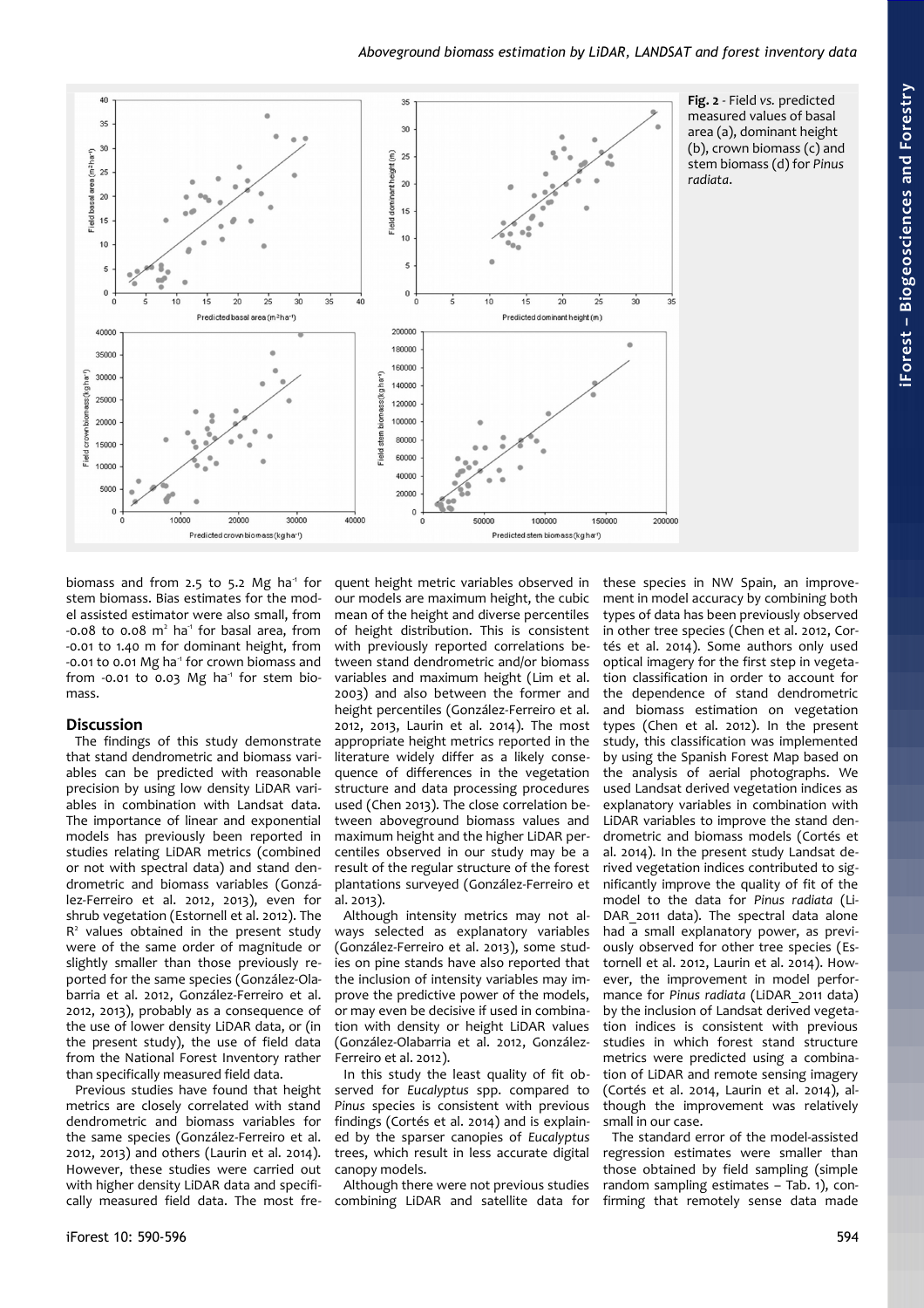substantial contributions with greater precision, as compared with estimates based only on plot observations (McRoberts et al. 2013). Mean values of the model-assisted regression values were smaller than those of the plot observations [\(Tab. 1\)](#page-1-1), likely because field plots were characterized by tree cover > 20% and the presence of trees with dbh > 7.5 cm, while the area covered by remotely sensed data also included locations with smaller tree cover and/or without the presence of trees with dbh > 7.5 cm.

## **Conclusions**

Our findings confirmed the potential of the combined use of freely available remote sensing and regional forest inventories to establish relationships that allow to determine the spatial distribution of both stand dendrometric and aboveground biomass variables of stands dominated by different species in a large area (60 × 60 km) in Galicia. This is the first study combining this freely available information for these species in this area. This information is critical for calibrating and validating biogeochemical models, quantifying carbon fluxes and supporting the United Nations Framework Convention on Climate Change program (Chen 2013).

The future periodicity and availability of this information will enable spatial estimation of stand, biomass and carbon temporal evolution in different vegetation types. The findings of this study support the use of this approach to reduce the cost of forest inventories, thus providing a useful tool enabling stakeholders to map forest stand variables and biomass stocks.

## **Acknowledgements**

This research was funded by Projects of the *Conselleria de Medio Rural e do Mar Xunta de Galicia* (FEADER 2013/38) and INIA RTA 2014-00011-C06 (FEDER). This work was also co-financed by the INIA and European Social Fund (*via* a grant awarded to E. Jiménez). We also thank the anonymous reviewer for the useful comments and suggestions, which helped to improve an earlier version of the manuscript.

#### **References**

- Balboa-Murias MA (2005). Biomasa arbórea y estabilidad nutricional de los sistemas forestales de *Pinus pinaster* Ait., *Eucalyptus globulus* Labill. y *Quercus robur* L. en Galicia [Aboveground biomass and nutritional stability of *Pinus pinaster* Ait., *Eucalyptus globulus* Labill. and *Quercus robur* L. forest systems in Galicia]. PhD Thesis, Universidad de Santiago de Compostela, Spain, pp. 256. [in Spanish]
- Balboa-Murias M, Rodríguez-Soalleiro R, Merino A, Alvarez-González JG (2006). Temporal variations and distribution of carbon stocks in aboveground of radiata pine and maritime pine pure stands under different silvicultural alternatives. Forest Ecology and Management 237: 29-38. - doi: [10.1016/j.foreco.2006.09.024](http://dx.doi.org/10.1016/j.foreco.2006.09.024)

Baret F, Guyot G (1991). Potentials and limits of

vegetation indices for LAI and APAR assessment. Remote Sensing of Environment 35: 161- 173. - doi: [10.1016/0034-4257\(91\)90009-U](http://dx.doi.org/10.1016/0034-4257(91)90009-U)

- Belsley DA (1991). Conditioning diagnostics, collinearity and weak data regression. Wiley Series in Probability, John Wiley and Sons, New York, USA, pp. 396.
- Brañas J, González-Río F, Merino A (2000). Contenido y distribución de nutrientes en plantaciones de *Eucalyptus globulus* del Nordeste de la Península Ibérica [Nutrients content and distribution in *Eucalyptus globulus* plantations in northwestern Iberian peninsula]. Investigación Agraria: Sistemas y Recursos Forestales 9: 316- 335. [in Spanish]
- Breiman L (2001). Statistical modeling: the two cultures. Statistical Science 16: 199-301. - doi: [10.1214/ss/1009213726](http://dx.doi.org/10.1214/ss/1009213726)
- Burnham KP, Anderson DR (1998). Model selection and inference. Springer-Verlag, New York, USA, pp. 515.
- Chas-Amil ML (2007). Forest fires in Galicia (Spain): threats and challenges for the future. Journal of Forest Economics 13: 1-5. - doi: [10.101](http://dx.doi.org/10.1016/j.jfe.2007.02.001) [6/j.jfe.2007.02.001](http://dx.doi.org/10.1016/j.jfe.2007.02.001)
- Chen Q, Laurin GV, Battles JJ, Saah D (2012). Integration of airborne LiDAR and vegetation types derived from aerial photography for mapping aboveground live biomass. Remote Sensing of Environment 121: 108-117. - doi: [10.1016/j.rse.20](http://dx.doi.org/10.1016/j.rse.2012.01.021) [12.01.021](http://dx.doi.org/10.1016/j.rse.2012.01.021)
- Chen Q (2013). Lidar remote sensing of vegetation biomass. In: "Remote Sensing of Natural Resources" (Weng Q, Wang G eds). CRC Press, Taylor and Francis Group, Boca Raton, FL, USA, pp. 399-420. [online] URL: [http://books.google.](http://books.google.com/books?id=wIDNBQAAQBAJ) [com/books?id=wIDNBQAAQBAJ](http://books.google.com/books?id=wIDNBQAAQBAJ)
- Cortés L, Hernández J, Valencia D, Corvalán P (2014). Estimation of above-ground biomass using Landsat ETM+, Aster GDEM and LiDAR. Forest Research 3: 117.
- Estornell J, Ruiz LA, Velázquez B, Hermosilla T (2012). Estimation of biomass and volume of shrub vegetation using LiDAR and spectral data in a Mediterranean environment. Biomass and Bioenergy 46: 710-721. - doi: [10.1016/j.biombioe.](http://dx.doi.org/10.1016/j.biombioe.2012.06.023) [2012.06.023](http://dx.doi.org/10.1016/j.biombioe.2012.06.023)
- Gómez-Vázquez I, Crecente-Campo F, Diéguez-Aranda U, Castedo-Dorado F (2013). Modelling canopy fuel variables in *Pinus pinaster* Ait. and *Pinus radiata* D. Don stands in Northwestern Spain. Annals of Forest Science 70: 161-172. doi: [10.1007/s13595-012-0245-9](http://dx.doi.org/10.1007/s13595-012-0245-9)
- González-Ferreiro E, Dieguez-Aranda U, Miranda D (2012). Estimation of stand variables in *Pinus radiata* D. Don plantations using different Li-DAR pulse densities. Forestry 85: 281-292. - doi: [10.1093/forestry/cps002](http://dx.doi.org/10.1093/forestry/cps002)
- González-Ferreiro E, Miranda D, Barreiro-Fernández L, Bujan S, García-Gutierrez J, Dieguez-Aranda U (2013). Modelling stand biomass fractions in Galician *Eucalyptus globulus* plantations by use of different LiDAR pulse densities. Forest Systems 22: 510-525. - doi: [10.5424/fs/201322](http://dx.doi.org/10.5424/fs/2013223-03878) [3-03878](http://dx.doi.org/10.5424/fs/2013223-03878)
- González-Olabarria JR, Rodríguez F, Fernández-Landa A, Mola-Yudego B (2012). Mapping fire risk in the model forest of Urbión (Spain) based on airborne LiDAR measurements. Forest Ecology and Management 282: 149-156. - doi: [10.1016/j.foreco.2012.06.056](http://dx.doi.org/10.1016/j.foreco.2012.06.056)
- Huete AR (1988). A soil-adjusted vegetation index (SAVI). Remote Sensing of Environment 25: 259-309. - doi: [10.1016/0034-4257\(88\)90106-](http://dx.doi.org/10.1016/0034-4257(88)90106-X) [X](http://dx.doi.org/10.1016/0034-4257(88)90106-X)
- Jenkins JC, Birdsey RA, Pan Y (2001). Biomass and NPP estimation for the mid-Atlantic Region (USA) using plot level forest inventory data. Ecological Applications 11: 1174-1193. - doi: [10.](http://dx.doi.org/10.1890/1051-0761(2001)011%5B1174:BANEFT%5D2.0.CO;2) [1890/1051-0761\(2001\)011\[1174:BANEFT\]2.0.CO;2](http://dx.doi.org/10.1890/1051-0761(2001)011%5B1174:BANEFT%5D2.0.CO;2)
- Ji L, Wylie BK, Nossov DR, Peterson B, Waldrop MP, McFarland JW, Rover J, Hollingsworth TN (2012). Estimating aboveground biomass in interior Alaska with Landsat data and field measurements. International Journal of Applied Earth Observation and Geoinformation 18: 451- 461. - doi: [10.1016/j.jag.2012.03.019](http://dx.doi.org/10.1016/j.jag.2012.03.019)
- Jiménez E, Vega JA, Fernández-Alonso JM, Vega-Nieva D, González JG, Ruiz-González AD (2013). Allometric equations for estimating canopy fuel load and distribution of pole-size maritime pine trees in five Iberian provenances. Canadian Journal of Forest Research 43: 149-158. - doi: [10.1139/cjfr-2012-0374](http://dx.doi.org/10.1139/cjfr-2012-0374)
- Jordan CF (1969). Derivation of leaf area index from quality of light in the forest floor. Ecology 50: 663-666. - doi: [10.2307/1936256](http://dx.doi.org/10.2307/1936256)
- Kaartinen H, Hyyppa J, Yu X, Vastaranta M, Hyyppa H, Kukko A, Holopainen M, Heipke C, Hirschmugl M, Morsdorf F (2012). An international comparison of individual tree detection and extraction using airborne laser scanning. Remote Sensing 4: 950-974. - doi: [10.3390/rs4040950](http://dx.doi.org/10.3390/rs4040950)
- Kraus K, Pfeiffer N (1998). Determination of terrain models in wooded areas with airborne laser scanner data. ISPRS Journal of Photogrammetry and Remote Sensing 53: 193-203. doi: [10.1016/S0924-2716\(98\)00009-4](http://dx.doi.org/10.1016/S0924-2716(98)00009-4)
- Lafiti H, Fassnacht FE, Hartig F, Berger C, Hernández J, Corvalán P, Koch B (2015). Stratified aboveground forest biomass estimation by remote sensing data. International Journal of Applied Earth Observation and Geoinformation 38: 229-241. - doi: [10.1016/j.jag.2015.01.016](http://dx.doi.org/10.1016/j.jag.2015.01.016)
- Laurin GV, Chen Q, Lindsell JA, Coomes DA, Frate F, Guerriero L, Pirotti F, Valentini R (2014). Above ground biomass estimation in an Africa tropical forest with LiDAR and hyperspectral data. ISPRS Journal of Photogrammetry and Remote Sensing 89: 49-58. - doi: [10.1016/j.is](http://dx.doi.org/10.1016/j.isprsjprs.2014.01.001) [prsjprs.2014.01.001](http://dx.doi.org/10.1016/j.isprsjprs.2014.01.001)
- Lim K, Treitz P, Wulder MA, St-Onge B, Flood M (2003). LiDAR remote sensing of forest structure. Progress in Physical Geography 27: 88- 106. - doi: [10.1191/0309133303pp360ra](http://dx.doi.org/10.1191/0309133303pp360ra)
- Lin Y, Jaakkola A, Hyyppä J, Kaartinen H (2010). From TLS to VLS: biomass estimation at individual tree level. Remote Sensing 2: 1864-1879. doi: [10.3390/rs2081864](http://dx.doi.org/10.3390/rs2081864)
- Liu HQ, Huete AR (1995). A feedback based modification of the NDVI to minimize canopy background and atmospheric noise. IEEE Transactions on Geoscience and Remote Sensing 33: 457-465. - doi: [10.1109/36.377946](http://dx.doi.org/10.1109/36.377946)
- López-Serrano PM, López-Sánchez CA, Díaz-Varela RA, Corral-Rivas JJ, Solís-Moreno R, Vargas-Larreta B, González JG (2015). Estimating biomass of mixed and unevenaged forests using spectral data and a hybrid model combining regression trees and linear models. iForest - Biogeosciences and Forestry 9 (2): 226-234. doi: [10.3832/ifor1504-008](http://dx.doi.org/10.3832/ifor1504-008)